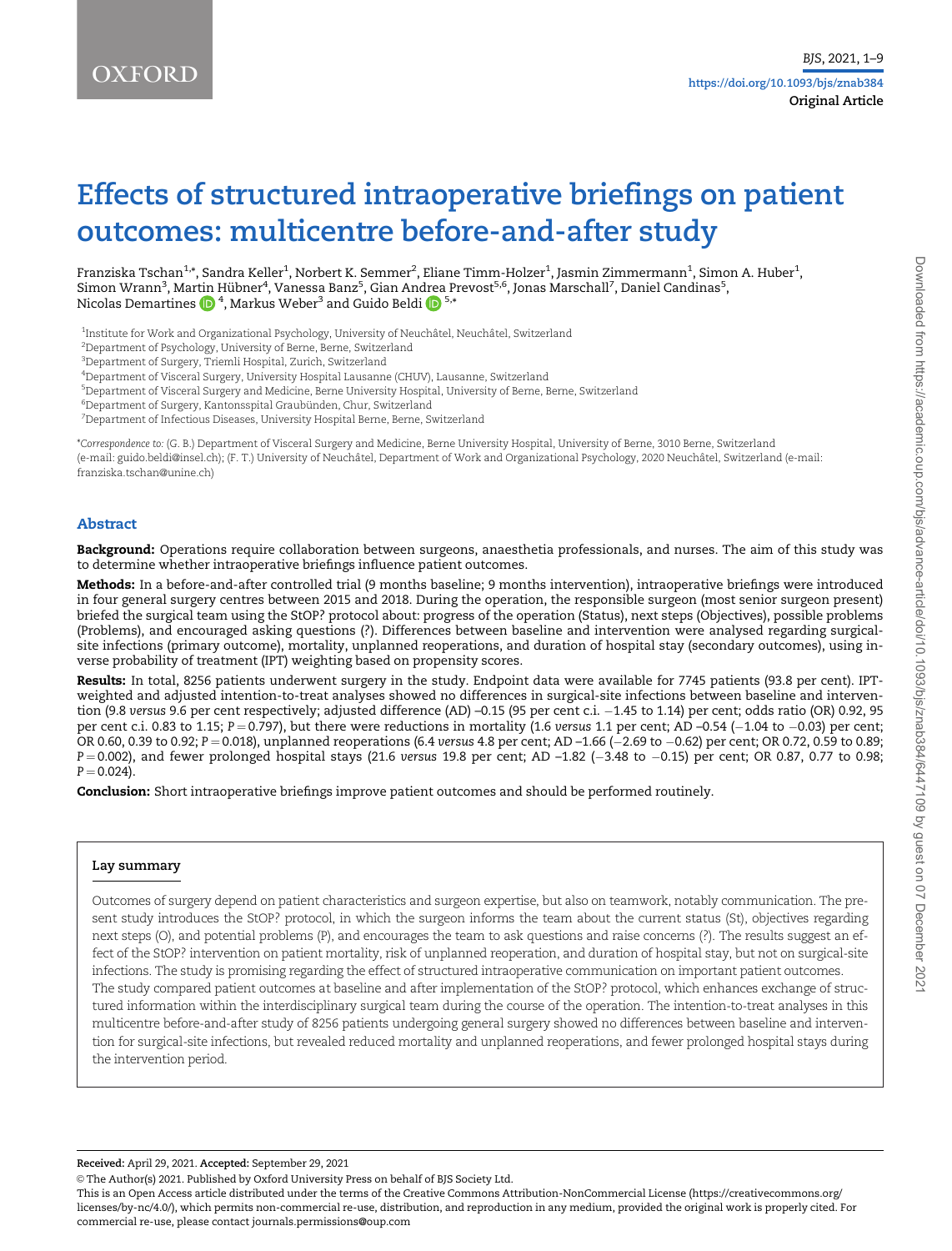## <span id="page-1-0"></span>Introduction

Worldwide, around 313 million surgical operations are performed annually<sup>[1](#page-6-0)</sup> and 4.2 million patients are estimated to die within 30 days of surgery<sup>[2](#page-6-0)</sup>. Operations are performed in multidisciplinary teams where surgeons, anaesthetists, scrub technicians, cir-culators, and other personnel cooperate closely<sup>[3](#page-6-0)–[8](#page-6-0)</sup>. Evidence from non-interventional studies has demonstrated that intraoperative cooperation, including communication as a central part, influences surgical quality and patient outcomes $9-13$  $9-13$  $9-13$ . Intraoperative communication<sup>[14](#page-6-0)</sup> about the progress of the operation allows the surgical team to form a common understanding of the procedure in general (shared mental model) as well as of acute developments (situation awareness) $15,16$ . Updates about developments 'that could have a bearing on subsequent phases of the operation' enable team members 'to anticipate future resource needs'[17.](#page-6-0) Conversely, inadequate communication, which is not an uncommon problem $11,18$ , hampers a common understanding and can risk patient safety.

The quality of intraoperative information exchange depends considerably on the surgeon who is responsible for the operation. It is the responsible surgeon who normally decides on the course of the procedure and on changes to intraoperative strategy, and who plans and performs the main surgical tasks. The responsible surgeon therefore holds exclusive information that may be useful for the entire team<sup>[19](#page-6-0)</sup>. However, several aspects threaten highquality intraoperative information exchange<sup>18</sup>. Surgeons perform difficult psychomotor tasks that require their full attention $20-22$ ; at the same time, they lead the team and have to provide the information needed for team members to carry out their tasks ap-propriately<sup>[23](#page-7-0),[24](#page-7-0)</sup>. Switching attention between psychomotor and communication tasks often induces additional mental  $load^{25}$ , and can interrupt the surgical flow. Therefore, intraoperative tools are required to aid information exchange between the responsible surgeon and the surgical team without interference to technical performance.

In this study, an intraoperative, non-interruptive, structured, and flexible tool was developed to ensure the exchange of taskand cooperation-relevant information, named the StOP? protocol. The hypothesis of this study was that introducing the StOP? protocol would improve patient outcomes, taking into account other risk factors related to the patient and the procedure. Outcomes investigated were surgical-site infections (SSIs), mortality, unplanned reoperations, and duration of hospital stay; SSI was the primary outcome.

# Methods

#### Study design and participants

A multicentre before-and-after study was undertaken in four Swiss hospital departments (2 university hospitals, and two nonuniversity referral centres). A 9-month baseline period without intervention was followed by an introductory period of 1 month, and then a 9-month intervention period during which the StOP? protocol was used during operations. During the introductory period, the StOP? protocol was explained and discussed in meetings with surgeons, nurses, and anaesthetists, and interviews were conducted with responsible surgeons to discuss when the protocol would be best employed in their specific types of surgery. In addition, trained observers attended operations, so that questions could be discussed; they also gave feedback to the surgeons. The study start date was staggered over time in the four hospitals to allow sufficient time for the team to prepare and introduce the intervention in each centre (centre 1: 1 May 2015 to 30 November 2016; centres 2 and 3: 1 September 2015 to 31 March 2017; centre 4: 1 September 2016 to 31 March 2018).

The study population included all operations carried out in the participating departments by surgeons of these departments. All participating departments performed abdominal surgery; however, some departments covered a wider range of operations, and these were also included ([Table 1](#page-2-0)). Exclusion criteria were: patient age below 18 years, existing SSI, previous surgery at the same surgical site within the past 30 days, outpatient procedures not requiring general anaesthesia, and proctological surgery. The responsible surgeon was always board-certified. The study was approved by the ethical committees (leading committee: #161/ 2014). In three centres, inclusion was based on patient general consent; in the fourth, the local ethical committee waived explicit patient consent, and allowed inclusion of patients who did not refuse the use of their data. The study was registered with ClinicalTrials.gov (NCT02428179).

## Study procedure

The intervention entailed structured intraoperative briefings (in addition to the already established WHO checklist) during surgical procedures. To undertake the StOP? protocol, the responsible surgeon summoned all team members present in the operating room and informed them in a loud and clear voice about the current status of the operation (Status), about next steps and proximal objectives (Objectives), and about potential upcoming problems (Problems), and then encouraged team members to voice their observations or to ask questions (?) (Video S[1](#page-6-0)).

## Timing and initiation of SToP? protocol

The SToP? protocol was developed for use during the normal course of an operation. It is not confined to specific time points but uses natural break points<sup>[26](#page-7-0)</sup> during the operation. Natural break points are moments of transition between two phases of an operation (such as after inspecting the situs or before an anastomosis). Between such phases, the surgeon has an opportunity to focus on the situation as a whole, including team status, and to conduct a StOP? without feeling interrupted by it. Thus, the StOP? protocol is not primarily intended for emergency situations; rather, it includes quite mundane situations in which the team might profit from the information. The transmission of information is followed by an explicit request to the team to speak  $up^{27,28}$  $up^{27,28}$  $up^{27,28}$ , thereby facilitating active team member participation.

The StOP? protocol was initiated by the responsible surgeon and performed at least once per operation. It was up to the responsible surgeon to decide on an appropriate time. As team members were familiar with the processes involved, discussion could build on existing knowledge and did not usually require lengthy explanation.

## Development and introduction

The StOP? protocol was developed by the research team as a collaboration between surgeons and work and organizational psychologists; anaesthetists, scrub technicians and circulators were consulted. It was developed based on research into: the content of instructions needed to foster team situation awareness $^{29}$ ; the characteristics of the StOP? as a short step back from the operation $30-32$ ; timing that avoids task disruptions<sup>22,33</sup>; and the issue of speaking  $up^{27}$ . Before the study, the procedure was tested and adapted in several operations. Instruction for the StOP? protocol was provided by specifically qualified work and organizational psychologists and a surgeon. It included written information, presentations for all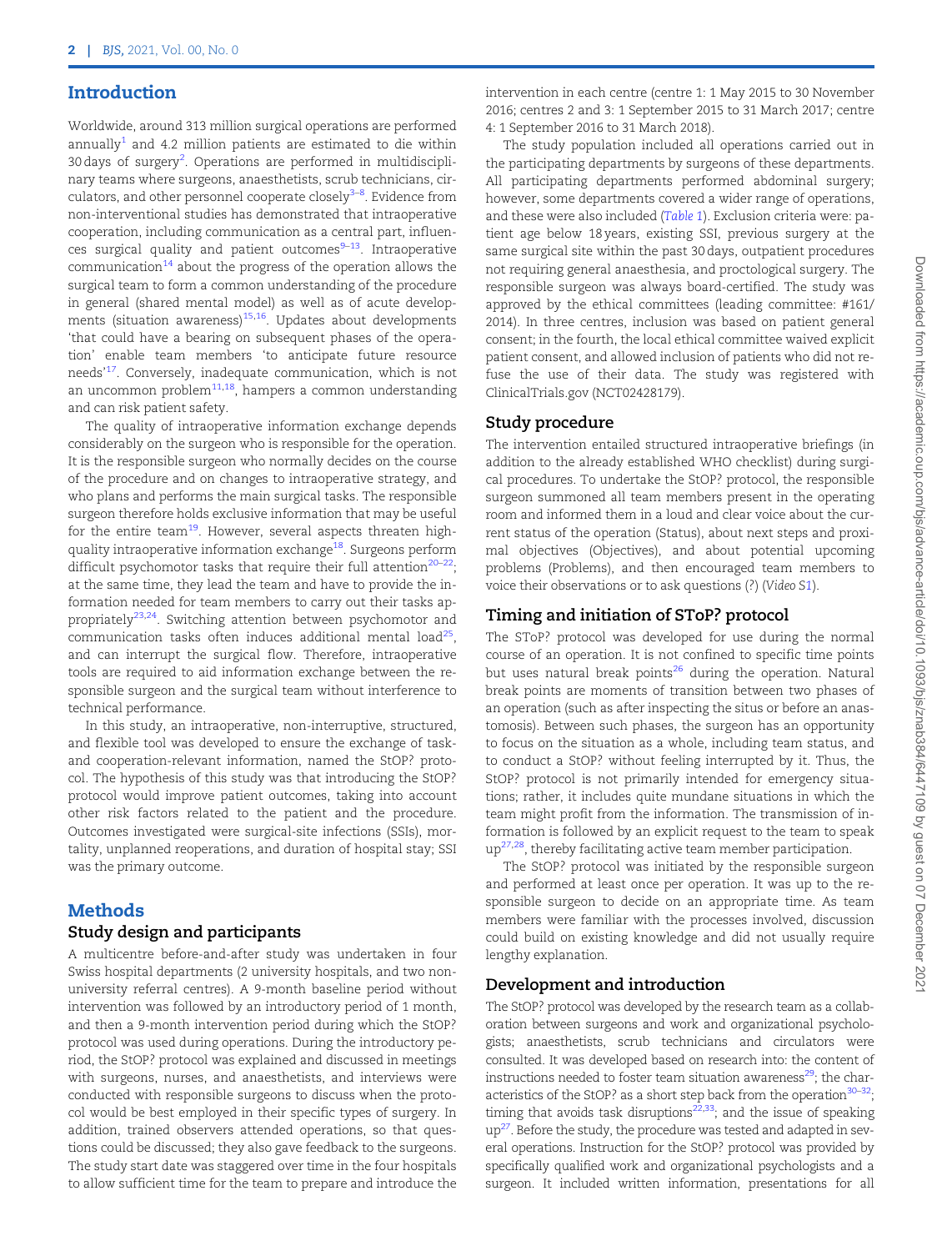<span id="page-2-0"></span>Table 1 Patient and surgical characteristics for all operations and separately for baseline, intervention, and intervention with documented StOP? periods

|                                     | Total        | Baseline     | Intervention | Intervention period with |
|-------------------------------------|--------------|--------------|--------------|--------------------------|
|                                     | $(n = 8256)$ | $(n = 4055)$ | $(n = 4201)$ | documented StOP?         |
|                                     |              |              |              | Protocol                 |
|                                     |              |              |              | $(n = 2504)$             |
| Age (years)*                        | 57.18(17.46) | 57.07(17.49) | 57.28(17.42) | 58.31(16.71)             |
| Women                               | 3619 (43.8)  | 1740 (42.9)  | 1879 (44.7)  | 1114 (44.5)              |
| BMI category†                       |              |              |              |                          |
| Underweight                         | 289(3.6)     | 139(3.5)     | 150(3.7)     | 73(3)                    |
| Normal                              | 3479 (43.1)  | 1714 (43.1)  | 1765 (43)    | 1064(43.1)               |
| Overweight                          | 2509 (31)    | 1232 (31)    | 1277 (31.1)  | 794 (32.2)               |
| Obese                               | 1804 (22.3)  | 894 (22.5)   | 910(22.2)    | 536 (21.7)               |
| ASA physical status grade†          |              |              |              |                          |
| Ι                                   | 954 (11.7)   | 508 (12.7)   | 446 (10.8)   | 222 (9)                  |
| $\rm II$                            | 4044 (49.6)  | 2024 (50.5)  | 2020 (48.8)  | 1226 (49.6)              |
| Ш                                   | 2724 (33.4)  | 1292 (32.2)  | 1432 (34.6)  | 895 (36.2)               |
| IV                                  | 415(5.1)     | 185(4.6)     | 230(5.6)     | 126(5.1)                 |
| V                                   | 13(0.2)      | 2(0)         | 11(0.3)      | 5(0.2)                   |
| Main operation type                 |              |              |              |                          |
| Appendicectomy                      | 737 (8.9)    | 384 (9.5)    | 353(8.4)     | 108(4.3)                 |
| Cholecystectomy                     | 1147 (13.9)  | 532 (13.1)   | 615 (14.6)   | 333 (13.3)               |
| Colorectal surgery                  | 1093 (13.2)  | 518 (12.8)   | 575 (13.7)   | 394 (15.7)               |
| Hernia surgery                      | 1447 (17.5)  | 714 (17.6)   | 733 (17.4)   | 443 (17.7)               |
| Bariatric surgery                   | 553 (6.7)    | 300(7.4)     | 253(6)       | 171(6.8)                 |
| Upper gastrointestinal surgery      | 343(4.2)     | 178 (4.4)    | 165(3.9)     | 108(4.3)                 |
| Hepatopancreatobiliary surgery      | 718 (8.7)    | 338 (8.3)    | 380(9)       | 299 (11.9)               |
| Small intestinal surgery            | 577 (7)      | 278 (6.9)    | 299(7.1)     | 153(6.1)                 |
| Thyroid, parathyroid surgery        | 276(3.3)     | 127(3.1)     | 149(3.5)     | 111(4.4)                 |
| Transplantation (liver, kidney)     | 108(1.3)     | 46(1.1)      | 62(1.5)      | 30(1.2)                  |
| Renal, adrenal surgery              | 114(1.4)     | 55(1.4)      | 59(1.4)      | 39(1.6)                  |
| Thoracic surgery                    | 254(3.1)     | 136(3.4)     | 118(2.8)     | 88(3.5)                  |
| Vascular                            | 240 (2.9)    | 115(2.8)     | 125(3)       | 71(2.8)                  |
| Other                               | 649 (7.9)    | 334(8.2)     | 315(7.5)     | 156(6.2)                 |
| Contamination level <sup>+</sup>    |              |              |              |                          |
| Clean                               | 3059 (37.7)  | 1457 (36.6)  | 1602 (38.9)  | 925 (37.3)               |
| Clean-contaminated                  | 3541 (43.7)  | 1772 (44.5)  | 1769 (42.9)  | 1172 (47.2)              |
| Contaminated                        | 834 (10.3)   | 406 (10.2)   | 428 (10.4)   | 250 (10.1)               |
| Infected                            | 670(8.3)     | 350(8.8)     | 320(7.8)     | 136(5.5)                 |
| Duration of surgery†                |              |              |              |                          |
| Duration of surgery (h)*            | 2.16(1.58)   | 2.18(1.61)   | 2.15(1.56)   | 2.34(1.62)               |
| Duration longer than t-value        | 2274 (27.7)  | 1147 (28.4)  | 1127 (26.9)  | 717 (28.7)               |
| NNIS score†                         |              |              |              |                          |
| $\circ$                             | 3257 (40.9)  | 1643 (41.9)  | 1614 (39.9)  | 967 (39.4)               |
| $\mathbf{1}$                        | 2962 (37.2)  | 1408 (35.9)  | 1554 (38.4)  | 962 (39.2)               |
| $\overline{2}$                      | 1431 (18)    | 699 (17.8)   | 732 (18.1)   | 429 (17.5)               |
| 3                                   | 322(4)       | 172(4.4)     | 150(3.7)     | 94(3.8)                  |
| Surgical access: open or converted† | 3957 (48.6)  | 1984 (49.5)  | 1973 (47.7)  | 1163 (46.8)              |
| Elective surgery+                   | 5561 (67.4)  | 2766 (68.2)  | 2795 (66.5)  | 1920 (76.7)              |

Values in parentheses are percentages unless indicated otherwise; \*values are mean(s.d.). NNIS, National Nosocomial Infection Surveillance. † n's vary because of missing data.

professional groups working in the operating room (surgeons, anaesthesia professionals, scrub technicians, and circulators), instructional videos, posters at hand-wash stations, on doors and operating room walls, and direct intraoperative and postoperative instructional feedback for surgeons during the introductory phase. During the intervention period, scrub technicians and surgeons received monthly feedback about compliance. Contamination between the baseline and intervention periods was minimized because the intervention period was started on a specific day for all operations in each hospital; data from the introductory period were not included in the analyses presented here.

#### Outcomes

Based on a previous study indicating an influence of communication within the surgical team on  $SSI^{10}$ , surgical SSI, as defined by the Centers for Disease Control and Prevention criteria<sup>34</sup>, within 30 days after surgery was selected as the primary outcome. SSIs were assessed by trained study nurses following the Swissnoso SSI surveillance system guide $35$ . This guide follows the US National Healthcare Safety Network (former National Nosocomial Infection Surveillance, NNIS) standards, and includes follow-up calls after 30 days<sup>36</sup>. For procedures documented in the Enhanced Recovery After Surgery Interactive Audit System in one centre (ERAS; Encare, Stockholm, Sweden), SSI assessment was based on this validated data set<sup>37</sup>.

Secondary outcomes were mortality and rate of unplanned reoperation for non-infectious conditions within 30 days of surgery, and prolonged duration of hospital stay. As mean duration of stay for specific types of operation differed between hospitals, prolonged length of stay was calculated as above (versus below or equal to) the 75th percentile for each surgical type, separately for each hospital.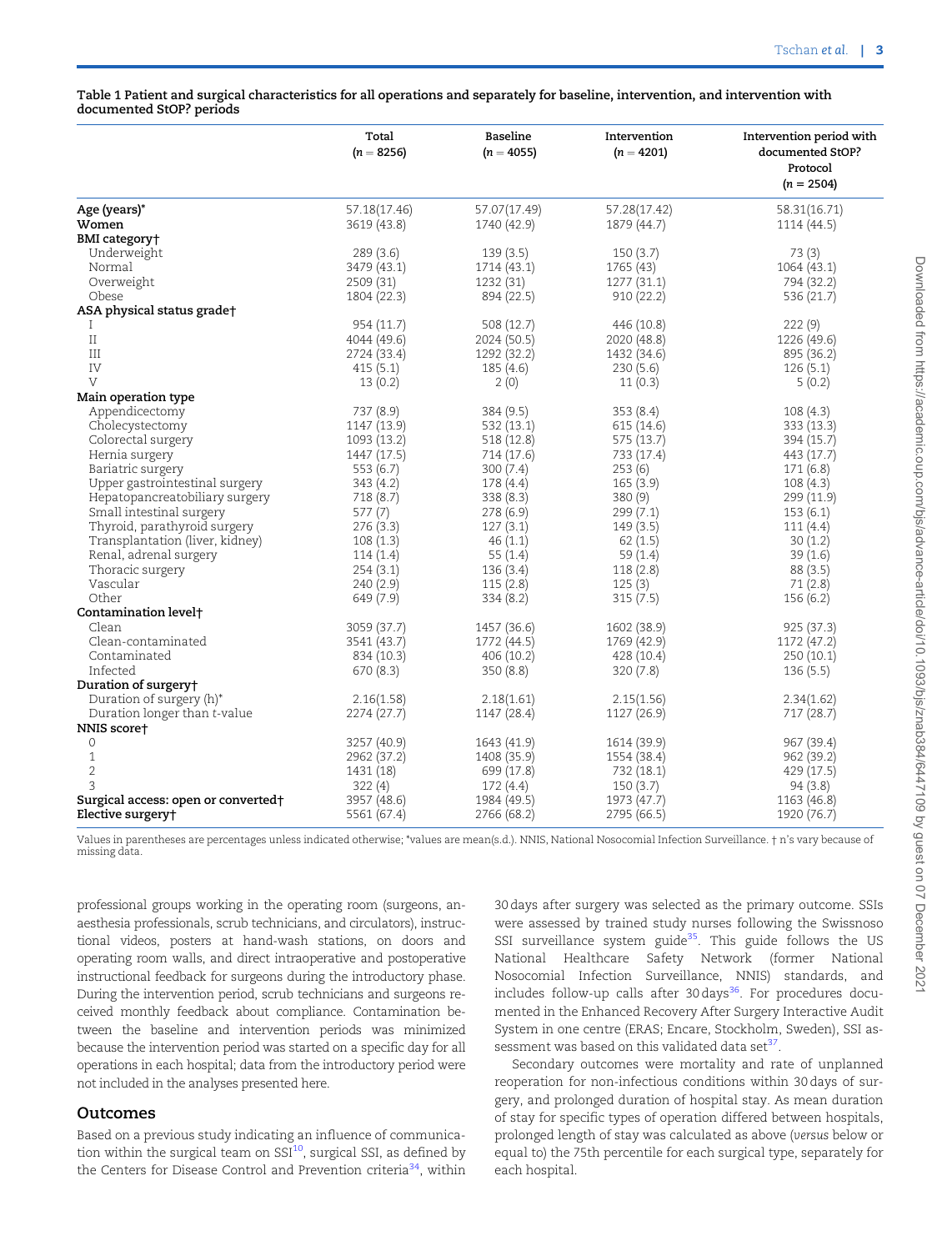#### <span id="page-3-0"></span>Compliance assessment and co-variables

Compliance with the StOP? protocol was assessed by scrub technicians during the intervention period on a standard reporting form. They reported whether one, two or three or more StOP? protocols were performed during a given operation. It was left to the surgeons to decide how many StOP? protocols were appropriate for each operation; compliance was documented if at least one StOP? was reported, constituting the basis for per-protocol (PP) analyses.

For confidentiality reasons, specific data about team members, including the surgeons, were not collected. Patient and surgical data were collected by trained study nurses who specialized in collecting this kind of data and were not directly involved in the project. The data collected is included in [Table 1](#page-2-0). The NNIS risk index score was calculated; this includes ASA grade above III, surgical wound classification grade exceeding class II, and duration of surgery above the  $t$ -value<sup>[38](#page-7-0)</sup>.

#### Statistical analysis

For the sample size calculation, the incidence of the primary outcome, SSI, after abdominal surgery was estimated to be 9.25 per cent, based on previous local data. The aim was to detect a reduction in the overall incidence rate from 9.25 to 7 per cent. A power analysis with an  $\alpha$  of 0.05 (one-tailed) and a power of 0.80, assuming normal approximation to binomial distribution, yielded a required number of 1823 operations in each study period, thus 3650 patients overall. Based on the projected surgical volume of the participating departments, the duration of the baseline and intervention periods was set at 9 months, and the two 9-month intervals were used as boundaries for the inclusion. Patients with missing data were excluded from analyses.

Differences between the baseline and intervention periods were examined using the  $\chi^2$  or t test, depending on the type of data. Intention-to-treat (ITT) analyses (comparing baseline with all operations during the intervention period) as well as per protocol □PP□ analyses (comparing baseline with operations with at least 1 documented StOP?) were performed. Analyses were based on stabilized inverse probability of treatment (IPT) weights using propensity scores<sup>39,40</sup>. IPT weighting allows minimization of treatment selection bias by inducing a balance in co-variables between the baseline and intervention period. A weight, estimated based on co-variables that are known or suspected to influence the allocation of an operation to the baseline versus intervention period, was assigned to each operation; it expressed the likelihood that this operation was part of the intervention group. Because propensity scores close to 0 may make the weight estimator unstable, the IPT weight was stabilized by multiplying it by the overall probability of being part of the intervention period.

The propensity score was estimated based on multivariable logistic regression. The variables included were patient characteristics (sex, age, BMI), surgery type, surgical risk factors (NNIS score), surgical access (open/converted versus minimal access), and urgency of procedure (emergency versus elective). Matching was done using the nearest-neighbour method. A caliper distance of 0.2 (standard deviations of logit of estimated propensity score) was defined, and co-variable balance was assessed using the standardized absolute mean difference for each variable included. Effects were evaluated using multivariable logistic regression including the stabilized IPT weight; for the adjusted models, patient age, BMI, type of surgery, NNIS score, surgical access, urgency, and hospital were included, because all these factors have been related to postoperative complications in previous studies<sup>34,41</sup>. P < 0.050 (2-tailed) was considered statistically significant. Statistical analyses were conducted using SPSS $^\circ$  version 25 (IBM, Armonk, NY, USA).

### Results

Altogether, 8759 eligible operations were recorded ([Fig. 1](#page-4-0)). A total of 503 operations were excluded because of lack of appropriate patient consent or patient follow-up, and 511 operations because of missing data, leaving 3819 operations during the baseline period and 3926 during the intervention period. Reports from scrub technicians about whether or not StOP? was performed were available for 3104 of the 3926 operations (79.1 per cent). For 2403 (77.4 per cent) of these 3104 operations, performance of a StOP? protocol was reported; the compliance rate was 61.2 per cent for all 3926 operations during the intervention phase. This is a conservative estimate of compliance; the 20.9 per cent of 3926 operations for which there was no report were regarded as noncompliant.

[Table 1](#page-2-0) summarizes the demographic and clinical characteristics overall, and separately for the baseline period, the whole intervention period, and for all operations with documented StOP? implementation within the intervention period; further details are available in [Table S1](academic.oup.com/bjs/article-lookup/doi/10.1093/bjs/znab384#supplementary-data). Overall, the incidence of SSI was 9.8 per cent, the mortality rate was 1.5 per cent, the rate of unplanned reoperations was 5.8 per cent, and duration of stay was above the 75 per cent percentile within each surgical category after 21.3 per cent of procedures.

The co-variable balance after propensity matching was good for both ITT matching  $(^{2}(19) = 1.555; P = 0.999)$  and PP matching  $\left(\chi^2(19) = 4.522, P = 0.999\right)$ ; there were no co-variables with an imbalance greater than 0.2, and none of the absolute standardized mean differences exceeded 0.1 after matching. The variance ratio for continuous variables ranged between 0.896 and 1.069, indicating good balance. Details of the unmatched and matched samples are shown in [Table S2](academic.oup.com/bjs/article-lookup/doi/10.1093/bjs/znab384#supplementary-data) and [Fig. S1](academic.oup.com/bjs/article-lookup/doi/10.1093/bjs/znab384#supplementary-data) for ITT analyses, and in [Table S3](academic.oup.com/bjs/article-lookup/doi/10.1093/bjs/znab384#supplementary-data) and [Fig. S2](academic.oup.com/bjs/article-lookup/doi/10.1093/bjs/znab384#supplementary-data) for PP analyses.

Results estimating outcomes were IPT weighted and adjusted for patient age, BMI, NNIS risk score, type of main surgery, surgical access, urgency of surgery, and hospital. Unadjusted, and adjusted and ITP-weighted results for ITT analyses are shown in [Table 2](#page-4-0) and [Fig. 2a](#page-5-0), and those for PP analyses in [Table 3](#page-5-0) and [Fig. 2b](#page-5-0). ITP-weighted, but not co-variable-adjusted results are shown in [Table S4](academic.oup.com/bjs/article-lookup/doi/10.1093/bjs/znab384#supplementary-data).

Comparing patients who had surgery during the baseline and intervention periods, the adjusted ITT analyses showed no difference in SSI (odds ratio (OR) 0.98, 95 per cent c.i. 0.83 to 1.15;  $P = 0.797$ ), but reduced risk of mortality (OR 0.60, 0.39 to 0.92;  $P = 0.018$ ), unplanned reoperation (OR 0.72, 0.59 to 0.89; P = 0.002), and prolonged hospital stays (OR 0.87, 0.77 to 0.98;  $P = 0.024$ ). Similar results were observed for adjusted PP analyses ([Table 3](#page-5-0)). The duration of surgery was longer for operations with a documented StOP? than for baseline operations in the univariable analysis ([Table S1](academic.oup.com/bjs/article-lookup/doi/10.1093/bjs/znab384#supplementary-data)). ANCOVA was used to test whether this difference remained after adjusting for the same variables as in the other analyses (age, BMI, NNIS risk score, type of main surgery, surgical access, urgency of surgery, hospital, and stabilized IPT weight). Adjusted results yielded an estimated marginal mean duration of 2.24 (95 per cent c.i. 2.20 to 2.27) h for baseline operations, and 2.26 (2.21 to 2.23) h for operations with a documented StOP?  $(F(1) = 0.546, P = 0.460)$ .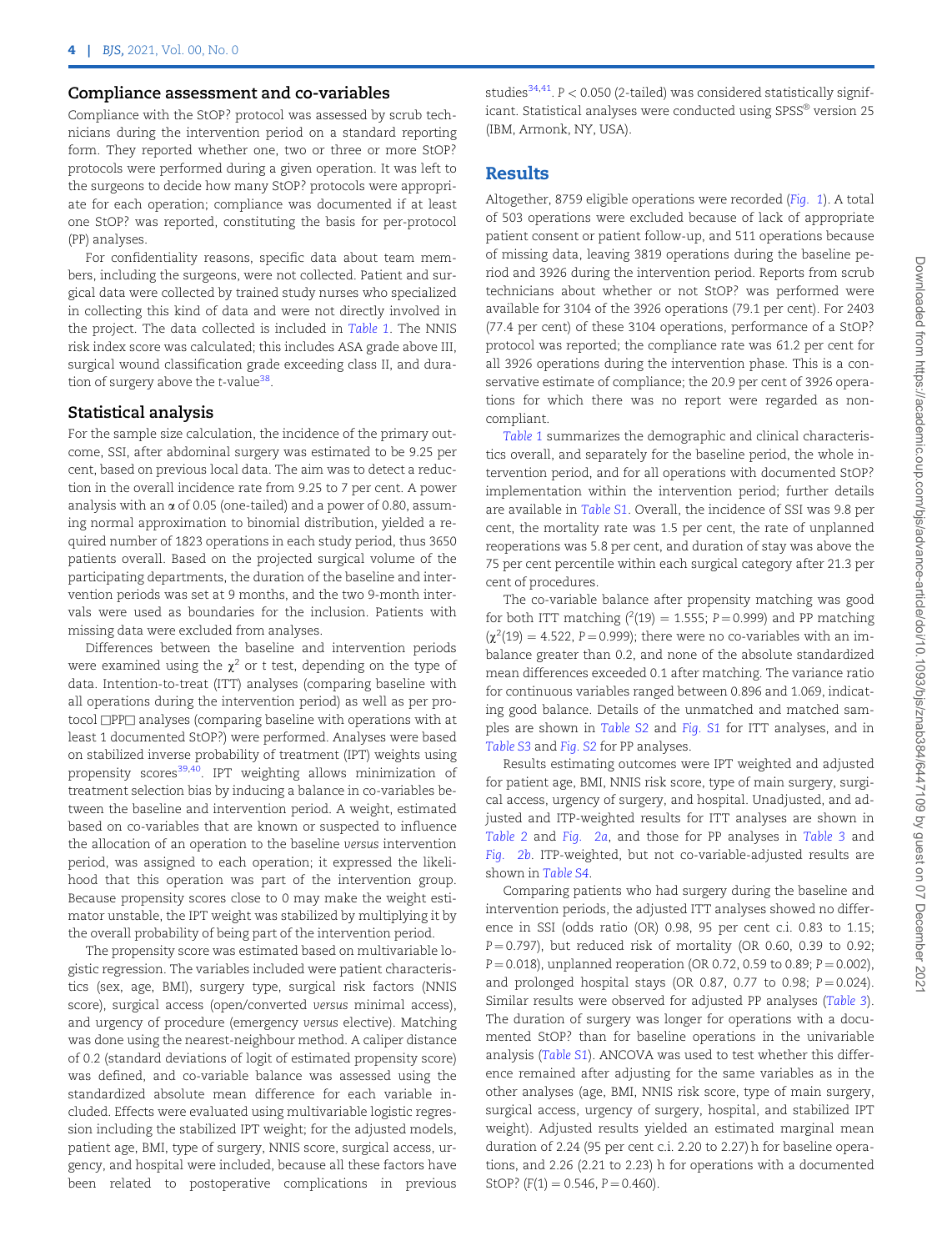<span id="page-4-0"></span>

#### Fig. 1 Study flow diagram

NNIS, National Nosocomial Infections Surveillance; StOP? protocol, protocol in which the surgeon informs the team about the current status (St), objectives regarding next steps (O), and potential problems (P), and encourages the team to ask questions and raise concerns (?).

|         | Table 2 Patient outcomes: descriptive statistics and outcome differences for intention-to-treat analyses (baseline versus intervention |  |  |  |
|---------|----------------------------------------------------------------------------------------------------------------------------------------|--|--|--|
| period) |                                                                                                                                        |  |  |  |

|                 | n    | Unadjusted analysis |              |       | Adjusted analysis |              |                  |       |                                   |  |
|-----------------|------|---------------------|--------------|-------|-------------------|--------------|------------------|-------|-----------------------------------|--|
|                 |      | No. of events*      |              | P     | Mean %+           |              | Odds ratio±      | P     | Mean difference                   |  |
|                 |      | Baseline            | Intervention |       | Baseline          | Intervention |                  |       | (baseline – intervention)<br>(%)‡ |  |
| $SSI^{**}$      | 7458 | 357(9.8)            | 364(9.6)     | 0.821 | 9.75(0.47)        | 9.59(0.46)   | 0.98(0.83, 1.15) | 0.797 | $-0.15$ $(-1.45, 1.14)$           |  |
| Mortality§      | 7745 | 60(1.6)             | 42(1.1)      | 0.053 | 1.59(0.18)        | 1.05(0.18)   | 0.60(0.39, 0.92) | 0.018 | $-0.54(-1.04, -0.03)$             |  |
| Reoperation¶    | 5812 | 229(6.5)            | 176(4.8)     | 0.002 | 6.44(0.38)        | 4.79(0.37)   | 0.72(0.59, 0.89) | 0.002 | $-1.66$ ( $-2.69$ , $-0.62$ )     |  |
| Prolonged stay# | 7739 | 830 (21.8)          | 773 (19.7)   | 0.026 | 21.63(0.60)       | 19.82(0.59)  | 0.87(0.77, 0.98) | 0.024 | $-1.82$ ( $-3.48$ , $-0.15$ )     |  |

Values in parentheses are \*percentages, †s.e.m., and ‡95 per cent confidence intervals. §Within 30 days after operation. ¶Reoperation for non-infectious complications; patients who died and those with surgical-site infection (SSI) were excluded from this analysis. #Duration of hospital stay above 75th percentile for a<br>given surgical type and hospital; patients who died wer were excluded from this analysis.

## Discussion

In this multicentre before-and-after study, the StOP? protocol had no effect on SSI rates but reduced mortality and unplanned reoperation rates, and prolonged hospital stays. By informing the operating team and focusing its attention on important aspects of the ongoing operation, the StOP? protocol may enhance a common understanding of the operation among team members by fostering a shared mental model and situation awareness $^{15,29,42}$  $^{15,29,42}$  $^{15,29,42}$  $^{15,29,42}$  $^{15,29,42}$  $^{15,29,42}$  $^{15,29,42}$ . Common understanding promotes appropriate perception of required actions and preparation for expected developments. The improved coordination that results allows for a smoother and more efficient flow of the procedure resulting in fewer interruptions and delays $12,22,43$  $12,22,43$  $12,22,43$ . By ending with a request for contributions from team members, the StOP? protocol encourages voicing of observations and speaking up, which reduces the risk of errors<sup>[27](#page-7-0)</sup>.

The StOP? protocol is anchored in research emphasizing the importance of teamwork, non-technical skills, and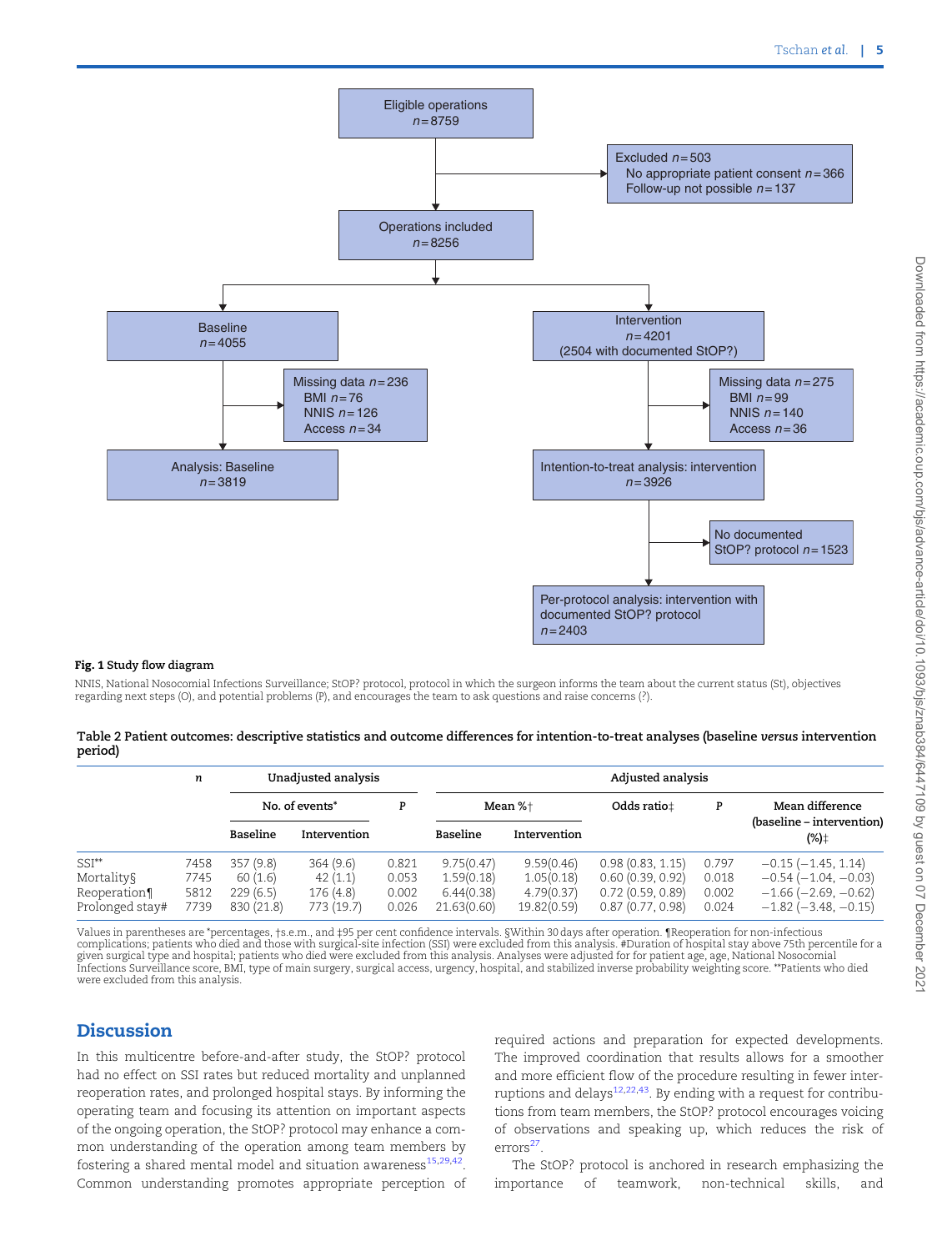<span id="page-5-0"></span>communication for patient outcomes<sup>[4,8,](#page-6-0)44</sup>. Although largely observational, previous studies have indicated that teamwork quality, and notably communication, is associated with fewer surgical errors<sup>[12](#page-6-0)</sup>, and lower patient morbidity<sup>[10](#page-6-0),[45](#page-7-0)</sup> and mortality<sup>[9](#page-6-0)</sup> rates. The StOP? protocol complements checklists and team

#### **a** Intention-to-treat analysis



#### Fig. 2 Forest plots showing effects of intervention in intention-to-treat and per-protocol adjusted analyses.

Forest plots show odds ratios with 95 per cent confidence intervals for differences between baseline and intervention periods in surgical-site infections (SSIs), mortality, and reoperation for non-infectious complications within 30 days, and prolonged hospital stay (above the 75th percentile of duration of stay for each surgical type within each hospital) in a intention-totreat and b per-protocol analyses. Analyses were adjusted for patient age, National Nosocomial Infections Surveillance score, BMI, type of main surgery, surgical access, urgency, hospital, and stabilized inverse probability weighting score. Patients who died were excluded from analysis of SSI, reoperation, and prolonged stay. Patients with SSI within 30 days were excluded from analyses of reoperation for non-infectious complications. Numbers on which each analysis are based are shown in parentheses.

training as approaches to improve communication. Checklists such as the WHO Surgical Safety Checklist and the Surgical Patient Safety System focus on exchanging specific information, such as that relating to co-morbidities. Results of checklist implementation are promising with regard to surgical outcomes, including mortality $46-53$  $46-53$  $46-53$ . However, there remains a lack of randomized studies, and previous research may be skewed by selection bias, given that the most consistent effects were found among hospitals that participated on a voluntary basis<sup>54</sup>. WHO checklists are used at the beginning and end of an operation, whereas the StOP? protocol employs information exchange during the operation in a way that is specific enough to ensure that important information is exchanged; it is flexible enough to ensure that the information exchanged is relevant in light of ongoing developments, and it does not disrupt the surgery. In comparison with team training that focuses on teamwork and non-technical skills<sup>55</sup>, the StOP? protocol does not require transfer from a training situation. Team training seems promising but has rarely been investigated in surgery<sup>[56,](#page-7-0)57</sup>.

It is not easy to explain the lack of effect of protocol implementation on SSI in the present study, as suggested by previous studies<sup>[10,](#page-6-0)52</sup>. Conceivably, SSI depends mostly on communication within the sterile team (assessed in a previous study) $10$ , whereas the StOP? protocol influences communication among all team members including those outside of the sterile field (anaesthesia professionals and circulators) $58$ . In contrast to communication outside the sterile team, communication within the sterile team is more likely to refer to specific surgical actions and thus may be more pertinent to SSI.

This study was not an RCT, which limits conclusions in terms of causality. It cannot be generalized to all surgical procedures, and the results may differ for stable surgical teams. However, analyses based on stabilized IPT weighting reduce selection bias and make causal effects more plausible<sup>[40](#page-7-0)[,59](#page-8-0)</sup>. Effects of unmeasured co-variables and of ongoing developments, such as refined surgical procedures, cannot be ruled out. However, no general changes in procedures were introduced in Switzerland during the study interval, and no hospital underwent reorganizations that might have improved patient outcomes.

Lack of compliance is among the main limitations for behavioural interventions, as observed with the WHO Surgical Safety Checklist<sup>[52,](#page-7-0)60</sup>. Despite careful introduction, regular feedback, and strong support from all department heads, documented compliance was only slightly higher than 60 per cent, similar to early implementations of the WHO checklist<sup>61</sup>. The compliance rate may have been underestimated in the present study, as StOP? protocols performed but not reported by the scrub technicians

#### Table 3 Patient outcomes: descriptive statistics and outcome differences for per-protocol analyses

|                                 | n            | Unadjusted analysis    |                        |                | Adjusted analysis         |                          |                                      |                |                                                        |  |
|---------------------------------|--------------|------------------------|------------------------|----------------|---------------------------|--------------------------|--------------------------------------|----------------|--------------------------------------------------------|--|
|                                 |              |                        | No. of events*         | P              | Mean %+                   |                          | Odds ratio±                          | P              | Mean difference                                        |  |
|                                 |              | Baseline               | Intervention           |                | Baseline                  | Intervention             |                                      |                | (baseline - intervention)<br>$(\%)^{\pm}$              |  |
| $SSI**$                         | 5996         | 357(9.8)               | 230(9.9)               | 0.886          | 9.88(0.47)                | 9.64(0.6)                | 0.96(0.80, 1.17)                     | 0.701          | $-0.24(-1.74, 1.30)$                                   |  |
| Mortality§                      | 6222         | 60(1.6)                | 17(0.7)                | 0.003          | 1.54(0.18)                | 0.75(0.23)               | 0.44(0.25, 0.77)                     | 0.004          | $-0.79(-1.36, -0.23)$                                  |  |
| Reoperation¶<br>Prolonged stay# | 5812<br>6216 | 229(6.5)<br>830 (21.8) | 104(4.6)<br>442 (18.4) | 0.003<br>0.001 | 6.41(0.38)<br>21.26(0.61) | 4.67(0.48)<br>19.2(0.77) | 0.68(0.53, 0.88)<br>0.86(0.75, 0.99) | 0.003<br>0.042 | $-1.74(-2.96, -0.53)$<br>$-2.05$ ( $-3.99$ , $-0.12$ ) |  |

Values in parentheses are \*percentages, †s.e.m. values, and ‡95 per cent confidence intervals. §Within 30 days after operation. ¶Reoperation for non-infectious complications; patients who died and those with surgical-site infection (SSI) were excluded from this analysis. #Duration of hospital stay above 75th percentile for a given surgical type and hospital; patients who died were excluded from this analysis. Analyses were adjusted for for patient age, age, National Nosocomial Infections Surveillance score, BMI, type of main surgery, surgical access, urgency, hospital, and stabilized inverse probability weighting score. \*\*Patients who died were excluded from this analysis.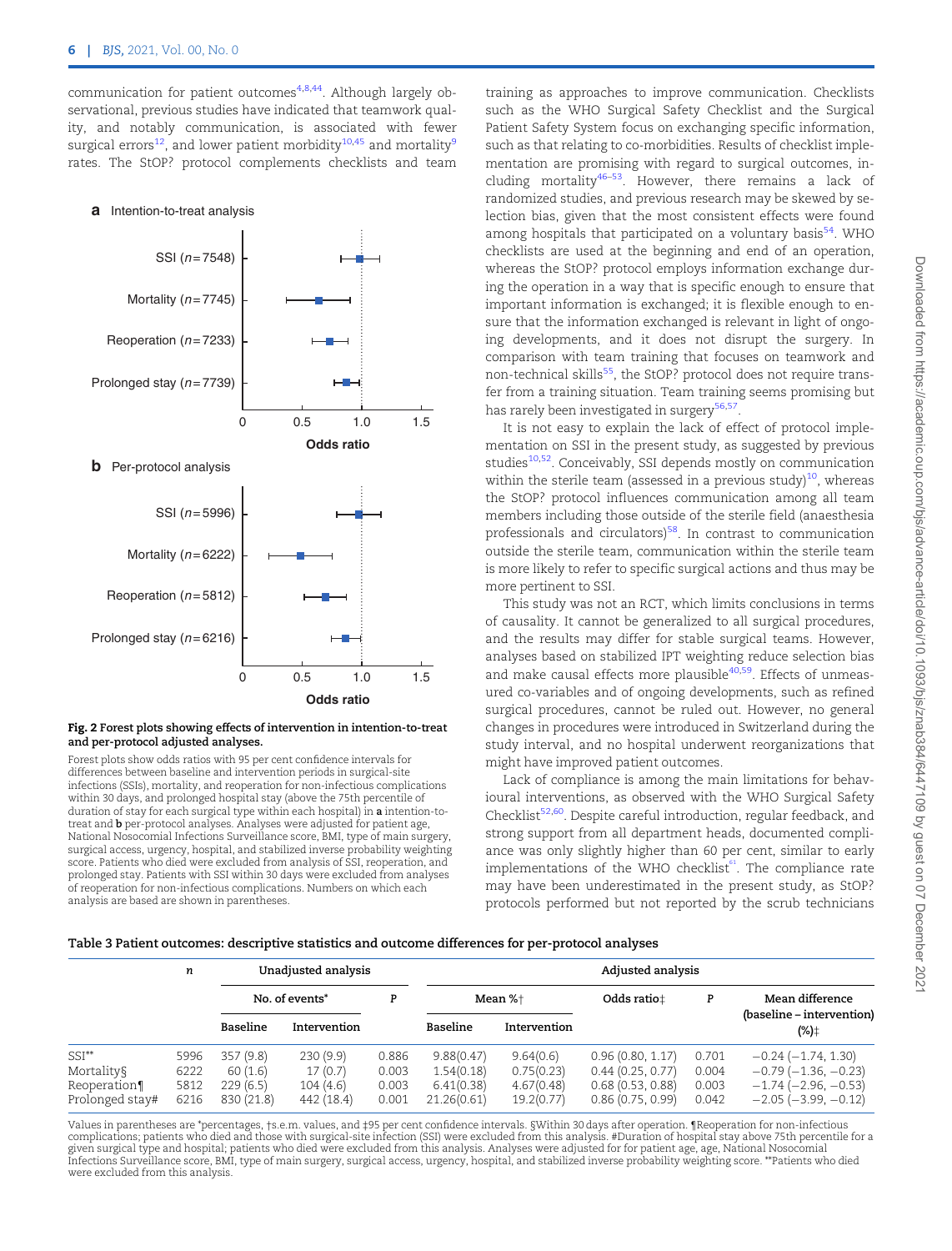<span id="page-6-0"></span>were recorded as not occurring. Repeated training and evidence of effectiveness may increase compliance in the future, but high compliance may also require surgical teams to become acquainted with the StOP? protocol over an interval of more than 9 months. One may argue that some surgeons might do what the StOP? protocol aims to achieve anyway, whereas those not interested in such issues might not implement it. However, this argument cannot explain our results because possible effects of the StOP? protocol would actually be reduced if those who need it do not implement it, and those who implement it do not really need it.

Further research is required to investigate the mechanisms of the StOP? protocol regarding team processes in the operating room. The evidence presented here seems strong enough to justify investments in such research, and to encourage surgical departments to work with the StOP? protocol, gain experience, and evaluate its effects.

# Acknowledgements

The authors thank all participating surgical teams, and the study nurses for collecting data, especially V. Addor, S. Cirak, and S. Kindle; many people for supporting the project in the participating hospitals, especially C. Blanc, N. Croxatto, B. Dubach, C. Fanton, M. Friedli, S. Gutknecht, U. Klopsch, and F. Marguet; and S. Perrodin and M. Zwahlen for critical comments on earlier versions of the manuscript. The corresponding authors had full access to all the data in the study and had final responsibility for the decision to submit for publication.

# Funding

F.T., G.B., and D.C. received support through grant CR13I3\_156882 from the Swiss National Science Foundation. The funders of the study had no role in study design, data collection, data analysis, data interpretation, or writing of the report.

Disclosure. The authors declare no conflict of interest.

# Supplementary material

[Supplementary material](academic.oup.com/bjs/article-lookup/doi/10.1093/bjs/znab384#supplementary-data) is available at BJS online.

# References

- [1](#page-1-0). Meara JG, Leather AJM, Hagander L, Alkire BC, Alonso N, Ameh EA et al. Global surgery 2030: evidence and solutions for achieving health, welfare, and economic development. Lancet 2015; 386:569–624.
- [2](#page-1-0). Nepogodiev D, Martin J, Biccard B, Makupe A, Bhangu A, Nepogodiev D et al. Global burden of postoperative death. Lancet 2019;393:401.
- 3. Shouhed D, Gewertz B, Wiegmann D, Catchpole K. Integrating human factors research and surgery: a review. Arch Surg 2012; 147:1141–1146.
- [4](#page-5-0). Catchpole K, Mishra A, Handa A, McCulloch P. Teamwork and error in the operating room: analysis of skills and roles. Ann Surg 2008;247:699–706.
- 5. Sexton JB, Makary MA, Tersigni AR, Pryor D, Hendrich A, Thomas EJ et al. Teamwork in the operating room: frontline perspectives among hospitals and operating room personnel. Anesthesiology 2006;105:877–884.
- 6. Wahr JA, Prager RL, Abernathy JH III, Martinez EA, Salas E, Seifert PC et al.; American Heart Association Council on Cardiovascular Surgery and Anesthesia, Council on Cardiovascular and Stroke Nursing, and Council on Quality of Care and Outcomes Research. Patient safety in the cardiac operating room: human factors and teamwork: a scientific statement from the American Heart Association. Circulation 2013; 128:1139–1169.
- 7. Wilson JL, Whyte RI, Gangadharan SP, Kent MS. Teamwork and communication skills in cardiothoracic surgery. Ann Thorac Surg 2017;103:1049–1054.
- [8.](#page-5-0) Wakeman D, Langham MR Jr. Creating a safer operating room: groups, team dynamics and crew resource management principles. Semin Pediatr Surg 2018;27:107–113.
- [9.](#page-5-0) Mazzocco K, Petitti DB, Fong KT, Bonacum D, Brookey J, Graham S et al. Surgical team behaviors and patient outcomes. Am J Surg 2009;197:678–685.
- [10.](#page-2-0) Tschan F, Seelandt J, Keller S, Semmer NK, Kurmann A, Candinas D et al. Impact of case-relevant and case-irrelevant communication within the surgical team on surgical-site infection. Br J Surg 2015;102:1718–1725.
- [11.](#page-1-0) Lingard L, Espin S, Whyte S, Regehr G, Baker GR, Reznick R et al. Communication failures in the operating room: an observational classification of recurrent types and effects. Qual Saf Health Care 2004;13:330–334.
- [12.](#page-4-0) Wiegmann DA, ElBardissi AW, Dearani JA, Daly RC, Sundt TM III. Disruptions in surgical flow and their relationship to surgical errors: an exploratory investigation. Surgery 2007;142:658-665.
- 13. Weldon SM, Korkiakangas T, Bezemer J, Kneebone R. Communication in the operating theatre: a systematic literature review of observational research. Br J Surg 2013;100: 1677–1688.
- [14.](#page-1-0) Wauben LSGL, Dekker-van Doorn CM, van Wijngaarden JDH, Goossens RHM, Huijsman R, Klein J et al. Discrepant perceptions of communication, teamwork and situation awareness among surgical team members. Int J Qual Health C 2011;23:159-166.
- [15.](#page-1-0) Burtscher MJ, Manser T. Team mental models and their potential to improve teamwork and safety: a review and implications for future research in healthcare. Saf Sci 2012;50:1344–1354.
- [16.](#page-1-0) Yule S, Flin R, Paterson-Brown S, Maran N. Non-technical skills for surgeons in the operating room: a review of the literature. Surgery 2006;139:140–149.
- [17.](#page-1-0) Christian CK, Gustafson ML, Roth EM, Sheridan TB, Gandhi TK, Dwyer K et al. A prospective study of patient safety in the operating room. Surgery 2006;139:159–173.
- [18.](#page-1-0) Wong HWL, Forrest D, Healey A, Shirafkan H, Hanna GB, Vincent CA et al. Information needs in operating room teams: what is right, what is wrong, and what is needed? Surg Endosc 2011;25:1913–1920.
- [19.](#page-1-0) Aveling E-L, Stone J, Sundt T, Wright C, Gino F, Singer S. Factors Influencing Team Behaviors in Surgery: A Qualitative Study to Inform Teamwork Interventions. Ann Thorac Surg 2018;106: 115–120.10.1016/j.athoracsur.2017.12.045 29427618.
- 20. Feuerbacher RL, Funk K, Spight DH, Diggs BS, Hunter JG. Realistic distractions and interruptions that impair simulated surgical performance by novice surgeons. Arch Surg 2012;147: 1026–1030.
- 21. Healey AN, Sevdalis N, Vincent C. Measuring intra-operative interference from distraction and interruption observed in the operating theatre. Ergonomics 2006;49:589–604.
- [22.](#page-1-0) Koch A, Burns J, Catchpole K, Weigl M. Associations of workflow disruptions in the operating room with surgical outcomes: a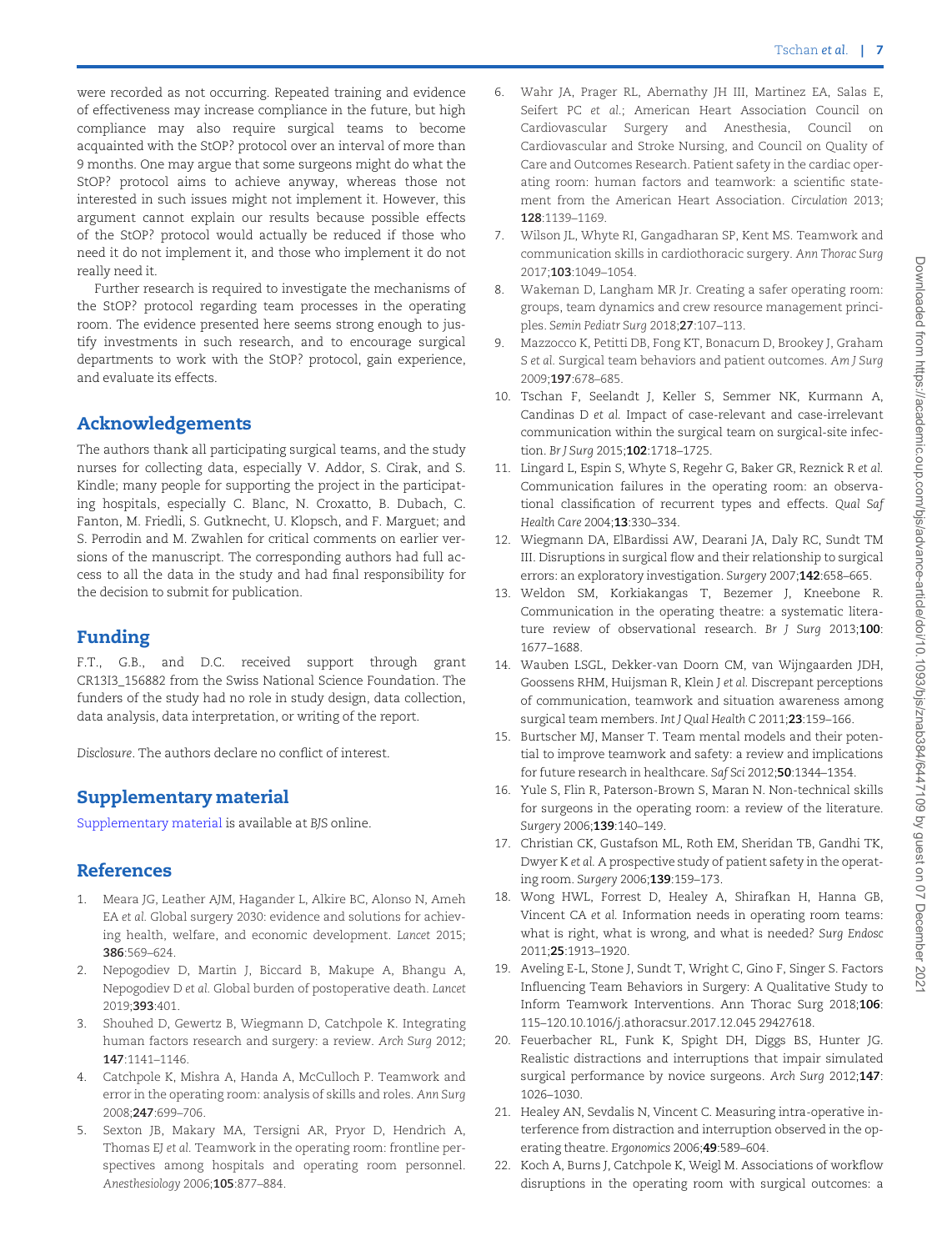<span id="page-7-0"></span>systematic review and narrative synthesis. BMJ Qual Saf 2020;29: 1033–1045.

- [23.](#page-1-0) Parker S, Yule S, Flin R, McKinley A. Towards a model of surgeons' leadership in the operating room. BMJ Qual Saf 2011;20: 570–579.
- [24.](#page-1-0) Pasarakonda S, Grote G, Schmutz JB, Bogdanovic J, Guggenheim M, Manser T. A strategic core role perspective on team coordination: benefits of centralized leadership for managing task complexity in the operating room. Hum Factors 2021;63: 910–925.
- [25.](#page-1-0) Westbrook JI, Raban MZ, Walter SR, Douglas H. Task errors by emergency physicians are associated with interruptions, multitasking, fatigue and working memory capacity: a prospective, direct observation study. BMJ Qual Saf 2018;27: 655–663.
- [26.](#page-1-0) Brown EKH, Harder KA, Apostolidou I, Wahr JA, Shook DC, Farivar RS et al. Identifying variability in mental models within and between disciplines caring for the cardiac surgical patient. Anesth Analg 2017;125:29–37.
- [27.](#page-1-0) Edmondson A. Speaking up in the operating room: how team leaders promote learning in interdidisciplinary action teams. J Manage Stud 2003;40:1419–1452.
- [28.](#page-1-0) Kolbe M, Burtscher MJ, Wacker J, Grande B, Nohynkova R, Manser T et al. Speaking up is related to better team performance in simulated anesthesia inductions: an observational study. Anesth Analg 2012;115:1099–1108.
- [29.](#page-1-0) Parush A, Kramer C, Foster-Hunt T, Momtahan K, Hunter A, Sohmer B. Communication and team situation awareness in the OR: implications for augmentative information display. J Biomed Inform 2011;44:477–485.
- 30. Roberts NK, Williams RG, Schwind CJ, Sutyak JA, McDowell C, Griffen D et al. The impact of brief team communication, leadership and team behavior training on ad hoc team performance in trauma care settings. Am J Surg 2014;207:170–178.
- 31. Rall M, Glavin R, Flin R. The '10-seconds-for-10-minutes principle'—why things go wrong and stopping them getting worse. Bull R Coll Anaesth 2008;51:2614–2616.
- 32. Zwarenstein M, Reeves S, Russell A, Kenaszchuk C, Conn LG, Miller KL et al. Structuring Communication Relationships for Interprofessional Teamwork (SCRIPT): a cluster randomized controlled trial. Trials 2007;8:23.
- [33.](#page-1-0) Sarker SK, Chang A, Albrani T, Vincent C. Constructing hierarchical task analysis in surgery. Surg Endosc 2008;22:107–111.
- [34.](#page-2-0) Horan TC, Andrus M, Dudeck MA. CDC/NHSN surveillance definition of health care-associated infection and criteria for specific types of infections in the acute care setting. Am J Infect Control 2008;36:309–332.
- [35.](#page-2-0) Kuster SP, Eisenring MC, Sax H, Troillet N; Swissnoso. Structure, process, and outcome quality of surgical site infection surveillance in Switzerland. Infect Control Hosp Epidemiol 2017;38: 1172–1181.
- [36.](#page-2-0) Emori TG, Culver DH, Horan TC, Jarvis WR, White JW, Olson DR et al. National nosocomial infections surveillance system (NNIS): description of surveillance methods. Am J Infect Control 1991;19:19–35
- [37.](#page-2-0) Keller S, Grass F, Tschan F, Addor V, Petignat C, Moulin E et al. Comparison of surveillance of surgical site infections by a national surveillance program and by institutional audit. Surg Infect (Larchmt) 2019;20:225–230.
- [38.](#page-3-0) Culver DH, Horan TC, Gaynes RP, Martone WJ, Jarvis WR, Emori TG et al.; National Nosocomial Infections Surveillance System. Surgical wound infection rates by wound class, operative procedure, and patient risk index. Am J Med 1991;91:S152-S157.
- [39](#page-3-0). Austin PC. An introduction to propensity score methods for reducing the effects of confounding in observational studies. Multivariate Behav Res 2011;46:399–424.
- [40](#page-3-0). Austin PC, Stuart EA. Moving towards best practice when using inverse probability of treatment weighting (IPTW) using the propensity score to estimate causal treatment effects in observational studies. Stat Med 2015;34:3661–3679.
- [41](#page-3-0). Mangram AJ, Horan TC, Pearson ML, Silver LC, Jarvis WR. Guideline for prevention of surgical site infection, 1999. Centers for Disease Control and Prevention (CDC) hospital infection control practices advisory committee. Am J Infect Control 1999;27: 97–132.
- [42](#page-4-0). Gillespie BM, Gwinner K, Fairweather N, Chaboyer W. Building shared situational awareness in surgery through distributed dialog. J Multidiscip Healthc 2013;6:109-118.
- [43](#page-4-0). Mitchell L, Flin R, Yule S, Mitchell J, Coutts K, Youngson G. Thinking ahead of the surgeon. An interview study to identify scrub nurses' non-technical skills. Int J Nurs Stud 2011;48:818–828.
- [44](#page-5-0). Young KA, Lee SM, Adams MD, Buonpane CL, Hayek SA, Shabahang MM et al. Have the characteristics for success as a surgeon changed? A century of perspective through the American College of Surgeons. J Am Coll Surg 2021;232:203–209.
- [45](#page-5-0). Davenport DL, Henderson WG, Mosca CL, Khuri SF, Mentzer RM Jr. Risk-adjusted morbidity in teaching hospitals correlates with reported levels of communication and collaboration on surgical teams but not with scale measures of teamwork climate, safety climate, or working conditions. J Am Coll Surg 2007;205:778–784.
- 46. de Vries EN, Prins HA, Crolla RM, den Outer AJ, van Andel G, van Helden SH et al. Effect of a comprehensive surgical safety system on patient outcomes. N Engl J Med 2010;363:1928-1937.
- 47. GlobalSurg Collaborative. Pooled analysis of WHO Surgical Safety Checklist use and mortality after emergency laparotomy. Br J Surg 2019;106:e103–e112.
- 48. Haynes AB, Weiser TG, Berry WR, Lipsitz SR, Breizat AHS, Dellinger EP et al. A surgical safety checklist to reduce morbidity and mortality in a global population. N Engl J Med 2009;360:491-499.
- 49. Van Klei W, Hoff R, Van Aarnhem E, Simmermacher R, Regli L, Kappen T et al. Effects of the introduction of the WHO 'Surgical Safety Checklist' on in-hospital mortality: a cohort study. Ann Surg 2012;255:44–49.
- 50. Bergs J, Hellings J, Cleemput I, Zurel O, De Troyer V, Van Hiel M et al. Systematic review and meta-analysis of the effect of the World Health Organization surgical safety checklist on postoperative complications. Br J Surg 2014;101:150-158.
- 51. Ramsay G, Haynes AB, Lipsitz SR, Solsky I, Leitch J, Gawande AA et al. Reducing surgical mortality in Scotland by use of the WHO Surgical Safety Checklist. Br J Surg 2019;106:1005–1011.
- [52](#page-5-0). Haugen AS, Sevdalis N, Softeland E. Impact of the World Health Organization surgical safety checklist on patient safety. Anesthesiology 2019;131:420–425.
- 53. Chaudhary N, Varma V, Kapoor S, Mehta N, Kumaran V, Nundy S. Implementation of a surgical safety checklist and postoperative outcomes: a prospective randomized controlled study. J Gastrointest Surg 2015;19:935–942.
- [54](#page-5-0). Urbach DR, Dimick JB, Haynes AB, Gawande AA. Is WHO's surgical safety checklist being hyped? BMJ 2019;366:l4700.
- [55](#page-5-0). Weldon SM, Korkiakangas T, Calzada J, Korndorffer JR Jr, Kneebone RL. A surgical team simulation to improve teamwork and communication across two continents: ViSIOT proof-ofconcept study. J Surg Educ 2019;76:1413–1424.
- [56](#page-5-0). Sacks GD, Shannon EM, Dawes AJ, Rollo JC, Nguyen DK, Russell MM et al. Teamwork, communication and safety climate: a